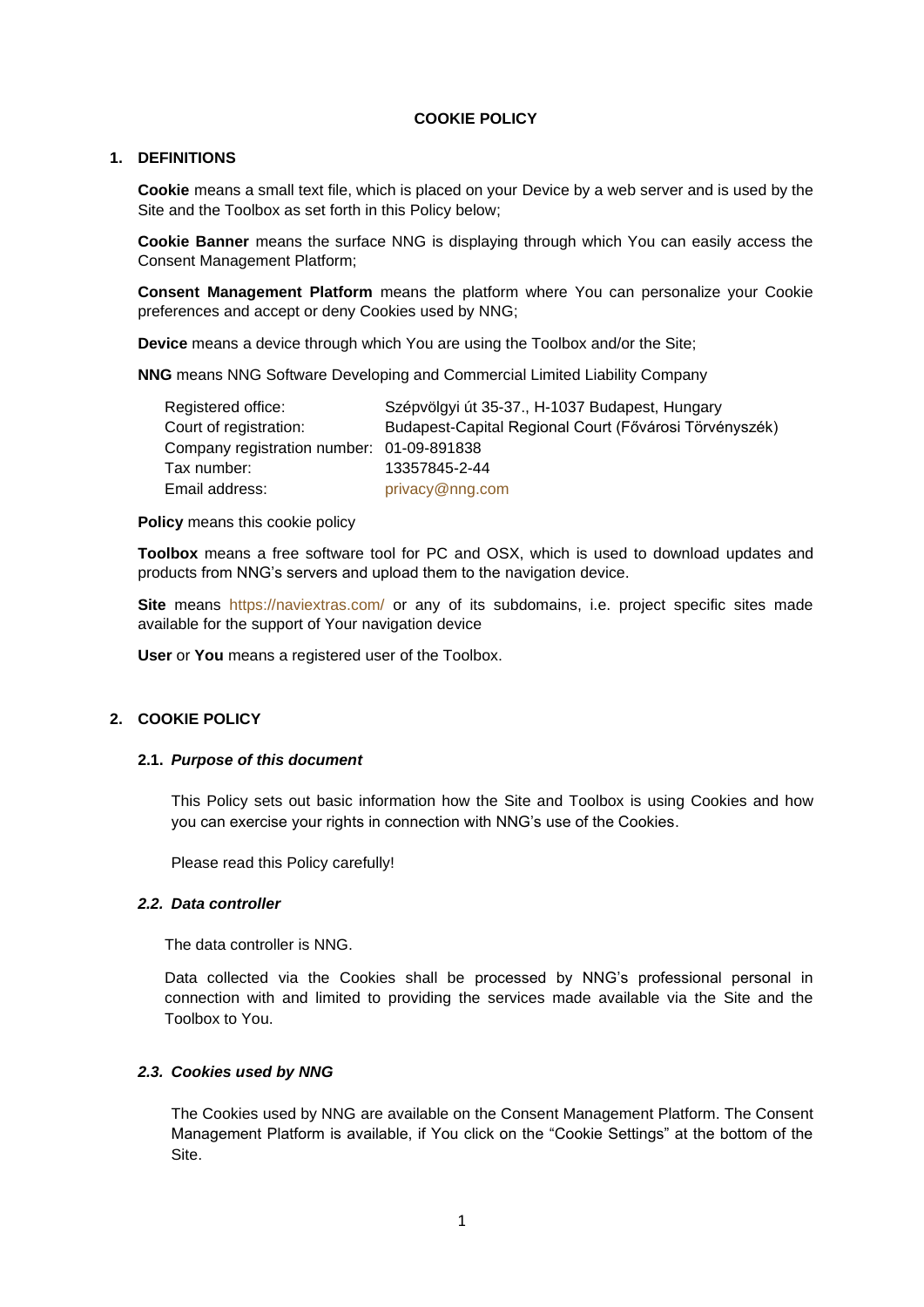## *2.4. Legal basis of data processing*

The legal basis of data processing in case of strictly necessary cookies is the legitimate interest of NNG pursuant to point f) of Article 6(1) of GDPR, as strictly necessary cookies are necessary for the Site and/or Toolbox to function and cannot be switched off in Consent Management Platform.

In case of all other categories of cookies the legal basis of data processing is the User's express consent given pursuant to point a) of Article 6(1) of the GDPR. You can always withdraw your consent and refuse NNG to use these cookies in the future on the Consent Management Platform.

## *2.5. Rights and remedies*

2.5.1. You are entitled to exercise the following rights in relation to NNG's use of Cookies:

- i. Request information on the processing of Cookies related to You and processed by NNG;
- ii. Request the deletion of Cookies related to You and processed by NNG

In the event You wish to exercise any of your rights detailed above, please send your request by using one of the following means:

- i. By sending an email to NNG's email address specified in section [1.](#page-0-0)
- ii. By sending a mail to NNG's postal address (the registered office) specified in section [1.](#page-0-0)

In the event You wish to withdraw your consent and refuse NNG to use the Cookies in the future, please modify your cookie preferences on the Consent Management Platform.

- 2.5.2. In case you exercise any of Your above rights NNG shall contact you as soon as possible with details in connection with the completion of Your request and provide you with written information in compliance with the GDPR within 1 month after receipt of Your request.
- 2.5.3. You may lodge a complaint about the processing of your personal data to the National Authority for Data Protection and Freedom of Information (Nemzeti Adatvédelmi és Információszabadság Hatóság – "NAIH"; address: H-1555 Budapest, Falk Miksa u.9- 11. Erzsébet fasor 22/C.; postal address: 1363 Budapest, Pf. 9; 5 phone: +36-1-391- 1400; facsimile: +36-1-391-1410; email: [ugyfelszolgalat@naih.hu\)](mailto:ugyfelszolgalat@naih.hu) or to the data protection authority of your home country or country of your residency.
- 2.5.4. Independently from lodging a complaint to NAIH, You may turn to court pursuant to the provisions set forth in the GDPR if your rights are infringed. Upon your decision, the procedure may be launched before the tribunal in whose jurisdiction You are domiciled or You have a temporary address. Prior to initiating a legal procedure, it may be useful to discuss the complaint with NNG.
- 2.5.5. Your detailed rights and remedies are set out in Articles 15-21 of the GDPR.

## *2.6. Contacting NNG*